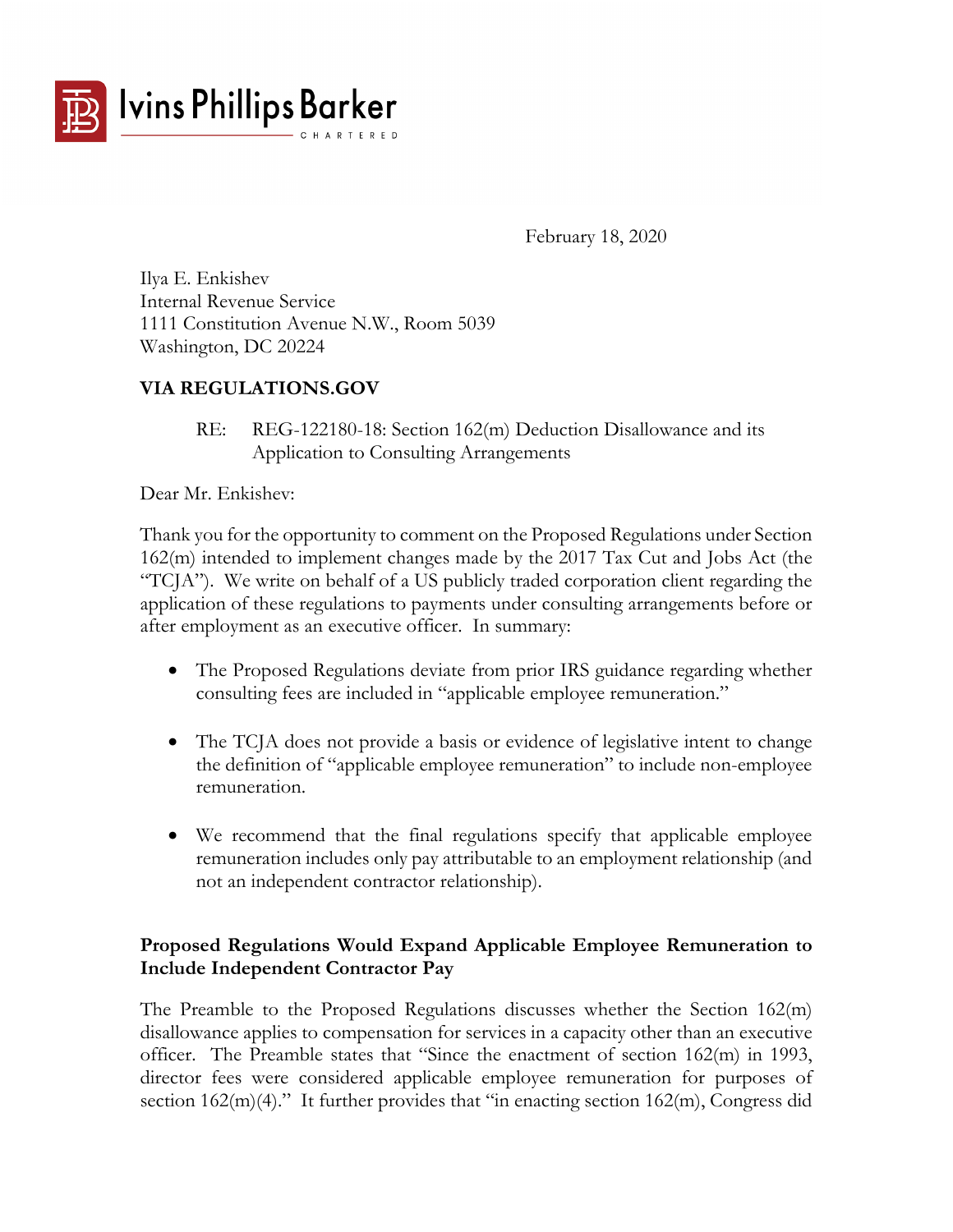not exclude compensation for services not performed as a covered employee from the deduction limitation," and therefore "[c]ompensation earned by a covered employee through a non-employee position, such as director fees . . . has always been considered applicable employee remuneration for which the deduction is limited by section  $162(m)$ ."

To support this broad reading of the definition of applicable employee remuneration, the Preamble cites the 1993 House Conference Report:

Unless specifically excluded, the deduction limitation applies to all remuneration for services, including cash and the cash value of all remuneration (including benefits) paid in a medium other than cash. If an individual is a covered employee for a taxable year, the deduction limitation applies to all compensation not explicitly excluded from the deduction limitation, regardless of whether the compensation is for services as a covered employee and regardless of when the compensation was earned.[1](#page-1-0)

The Preamble does not accurately describe pre-TCJA law and does not point to any specific existing IRS guidance for support. In fact, the Service's interpretation is inconsistent with Section 162(m)(4).

# **Proposed Expansion to Include Non-Employee Pay Is Inconsistent with Section 162(m)(4)**

Section 162(m)(4) defines applicable employee remuneration as:

with respect to any covered employee for any taxable year, the aggregate amount allowable as a deduction under this chapter for such taxable year (determined without regard to this subsection) for remuneration for services performed by such employee (whether or not during the taxable year).<sup>[2](#page-1-1)</sup>

This definition of "applicable employee remuneration" cannot reasonably be read to include pay in a non-employee capacity. Indeed, the term denotes *employee* remuneration, and refers to "remuneration for services performed *by such employee*" (emphasis added). Remuneration for services performed by an employee logically means remuneration for services performed in that capacity.

The IRS recognizes that an individual may simultaneously provide services to a given recipient as both an employee and an independent contractor.[3](#page-1-2) As an IRS webpage

<span id="page-1-0"></span><sup>1</sup> Preamble, 84 Fed. Reg. at 70,364 (Dec. 20, 2019).

<span id="page-1-1"></span> $2$  Section 162(m)(4).

<span id="page-1-2"></span><sup>3</sup> *See, e.g.*, IRS, *When would I provide a Form W-2 and a Form 1099 to the same person?*, available at: [https://www.irs.gov/government-entities/federal-state-local-governments/when-would-i-](https://www.irs.gov/government-entities/federal-state-local-governments/when-would-i-provide-a-form-w-2-and-a-form-1099-to-the-same-person)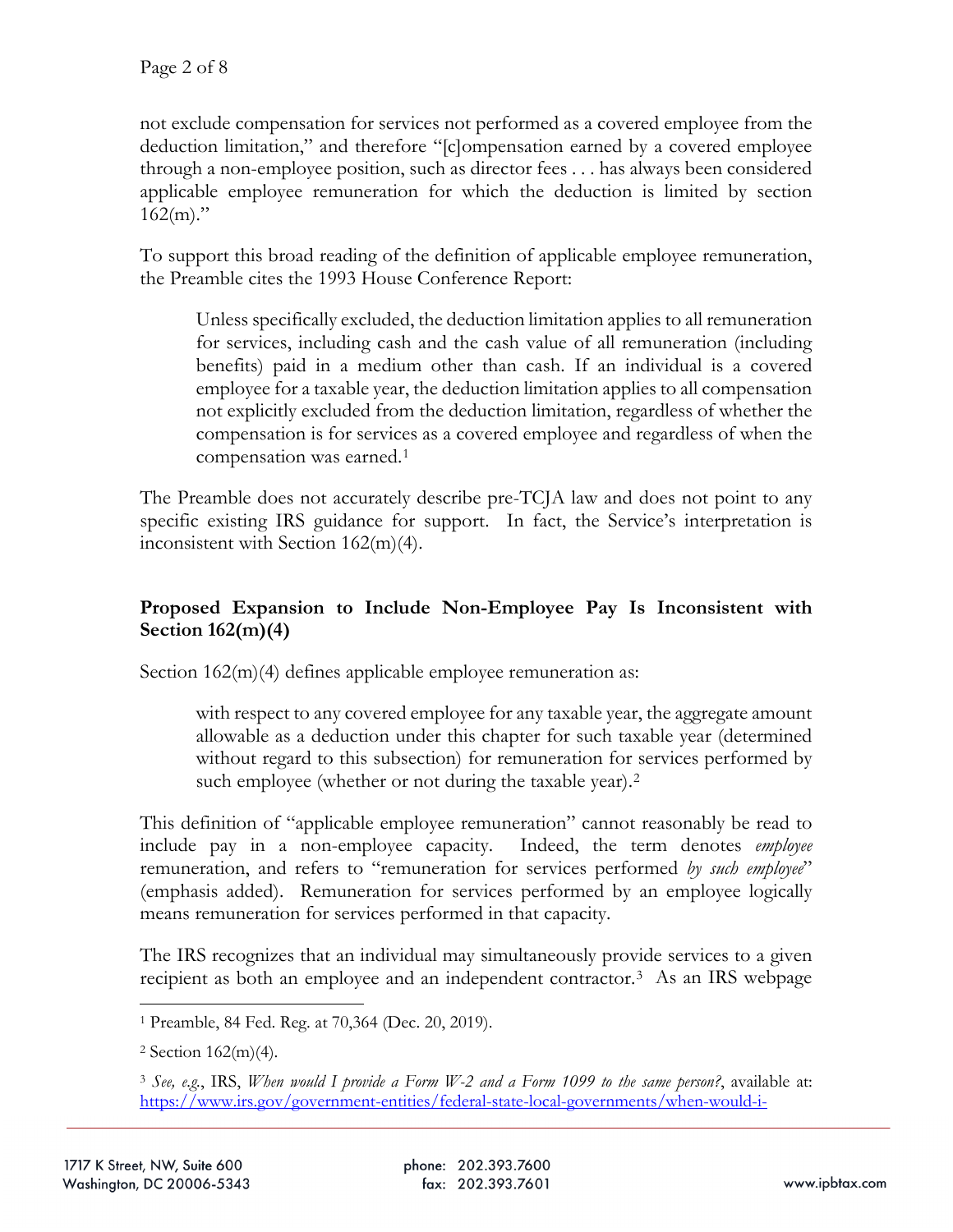explains, a man who works as a custodial employee of a school may also serve as an independent contractor in providing snow plowing services to that same school. The school must issue him both a Form W-2 and a Form 1099-MISC.

This follows from the fundamental principle that a person's trades or businesses are treated as separate unless a specific aggregation rule applies. This is true even when those trades or businesses provide services to the same recipient, and even when one of those trades or businesses is providing services as an employee.

This also arises in the context of qualified plan aggregation. An individual who serves a company as both an employee and an independent contractor may accrue benefits with respect to a company-sponsored retirement plan and a self-sponsored retirement plan.[4](#page-2-0) The individual's two trades or businesses – those of providing services as an employee and of providing services as an independent contractor – are respected as separate.

Without drawing upon or establishing an aggregation rule, the Proposed Regulations aggregate remuneration to an employee with respect to the trade or business of providing services as an employee and with respect to the trade or business of providing services as an independent contractor. This is a key flaw.

Applying the Proposed Regulations' approach to other areas of the Code suggests its implausibility. For example, Section 181 allows expensing of costs relating to qualified film or television productions and qualified live theatrical productions. Qualified film or television productions and qualified live theatrical productions must meet requirements including that "75 percent of the total compensation of the production [must be] qualified compensation."[5](#page-2-1) In turn, "'qualified compensation' means compensation for services performed in the United States by actors, production personnel, directors, and producers."[6](#page-2-2)

<span id="page-2-2"></span> $6$  IRC  $\{$  181(d)(3)(A).

[provide-a-form-w-2-and-a-form-1099-to-the-same-person](https://www.irs.gov/government-entities/federal-state-local-governments/when-would-i-provide-a-form-w-2-and-a-form-1099-to-the-same-person) ("Joe is a custodian who works for a county public school. The county views him as an employee and issues him a Form W-2 for these services. He also has a business that he owns and operates that provides snow plowing services on nights and weekends. Any snow plowing services he performs for the county are separate and distinct from his services as a custodian. Therefore the county should treat him as an independent contractor for his snow plowing business. The county reports this income on a Form 1099-Misc in Box 7, Nonemployee Compensation.")

<span id="page-2-0"></span><sup>4</sup> *Cf.* 52 Fed. Reg. 32502, 32517 (Aug. 27, 1987) (since-withdrawn Prop. Treas. Reg. § 1.414(o)- 1(g), which would have aggregated an inside director's own plan with the company's employee plan by treating the director's plan as an "employee" plan for aggregation purposes).

<span id="page-2-1"></span> $5 \text{ IRC } \S \text{ 181(d)(1), } 181(e)(1).$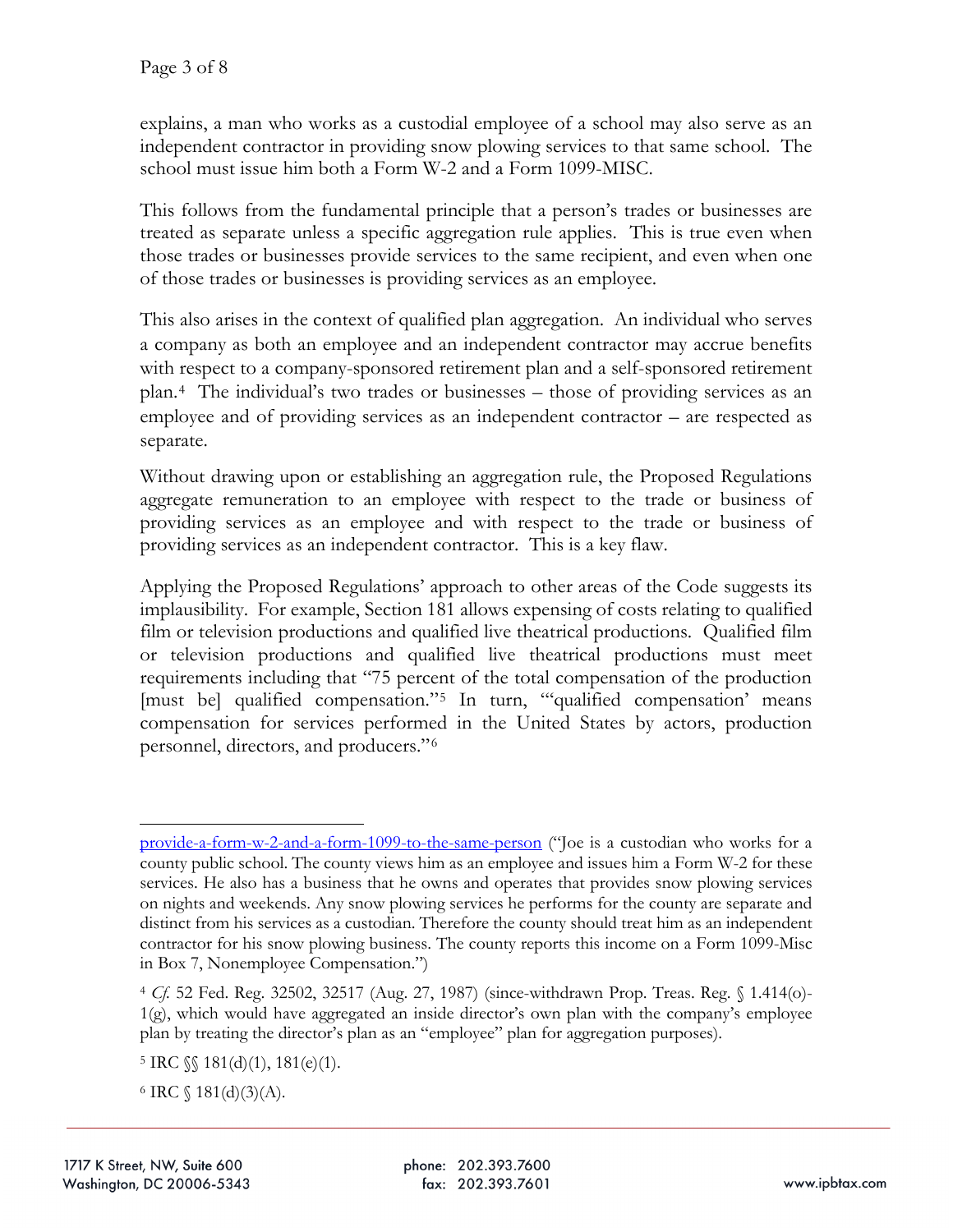If the Proposed Regulations' logic were applied to Section 181, a film, television or live theatrical production could qualify for expensing by spending 75 percent of its compensation budget paying actors, production personnel, directors and producers to mine coal. The absurdity of this position is laid bare: clearly, "compensation for services performed . . . by actors, production personnel, directors, and producers" means compensation for services performed by actors, production personnel, directors, and producers *in those capacities*. Similarly, Section 162(m)'s reference to "remuneration for services performed by such employee" means remuneration for services performed by an employee *in that capacity*.

A statutory exception to "applicable employee remuneration" further supports the conclusion that remuneration is limited to employee pay. Payments referred to in Section  $3121(a)(5)(A)$ –(D) are excluded from the term "remuneration."[7](#page-3-0) Those provisions describe payments to "an employee or his beneficiary" with respect to certain savings and pension plans, and do not include self-employed persons within their scope. We are left with two interpretations of Section 162(m): one in which "applicable employee remuneration" describes remuneration with respect to employment, with an exception for certain savings and pension payments; and one in which "applicable employee remuneration" describes even remuneration with respect to services as an independent contractor, but does not provide an exception for services in that capacity with respect to savings and pension payments. There is no indication that Congress intended the inconsistent, second result, and Section 162(m) should not be read to provide that treatment.

Even if the House Report cited in the Preamble contradicted this result, legislative history cannot override plain statutory text. In fact, the House Report was previously interpreted in the Section 162(m) regulations simply to provide a very broad temporal rule – that the disallowance applies even if payments were earned in a year other than when the employee was a covered employee.<sup>8</sup> It did not address non-employee pay, nor did the original Section 162(m) regulations rely on it to address non-employee pay.

# **Expansion to Include Non-Employee Pay Contradicts Longstanding IRS Guidance**

The Preamble to the Proposed Regulations does not accurately describe pre-TCJA law and does not point to any specific existing IRS guidance for support. In fact, it appears that the IRS directly addressed the application of Section 162(m) to non-employee pay only once, reaching the opposite conclusion of that in the Preamble.

<span id="page-3-0"></span><sup>7</sup> IRC  $\sqrt{(162(m)(4)(C)(i)}$ .

<span id="page-3-1"></span><sup>8</sup> *See* Treas. Reg. § 1.162-27(c)(3)(1).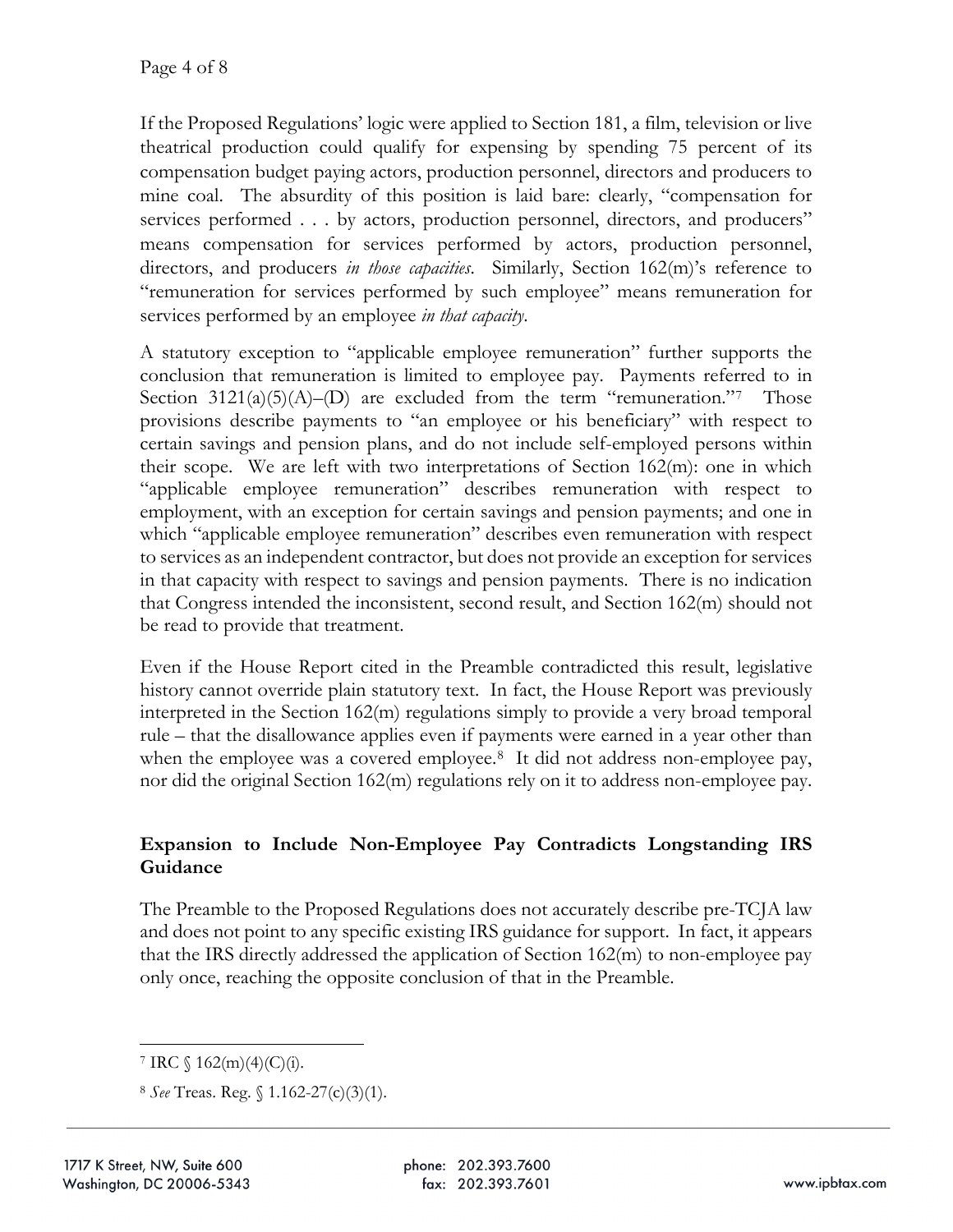LTR 9745002 addressed a publicly traded taxpayer whose CEO, in a single taxable year, retired, provided paid consulting services to the taxpayer, was paid for services as a director of the taxpayer, and resumed serving as CEO after his successor resigned. With respect to the consulting services, the IRS ruled that "[p]rovided the \$e in consulting fees received by CEO 1 was not in consideration for services performed as an employee of Taxpayer, the \$e is not applicable employee remuneration." The IRS also stated that "[t]he director's fees received by CEO 1 were not in consideration for services performed as an employee of Taxpayer. They were received for services performed as a Director of Taxpayer. Therefore the \$f is not applicable employee remuneration." This ruling was provided even though the consulting and directorship fees were earned and paid in a year in which the individual was a covered employee by reason of again becoming the CEO.

We are not aware of any other IRS guidance specifically addressing this issue, despite the Preamble's suggestion that the IRS position has been consistent since Section  $162(m)$ 's adoption.<sup>[9](#page-4-0)</sup>

## **Companies Have Reasonably Treated Non-Employee Pay as Exempt from Section 162(m) Disallowance**

Based on the logic of the statute and regulations, practitioners' common understanding is that applicable employee remuneration excludes non-employee pay. For example, the Ginsburg Mergers & Acquisition treatise's section on executive compensation explains as follows:

It follows that payments made to an individual other than for services performed as an employee are not subject to the \$1 million deduction limit, even where the individual is at the same time rendering services to the publicly

<span id="page-4-0"></span><sup>9</sup> Subsequent to its adoption, Section 162(m) was expanded to include non-employees and nonemployee compensation in limited circumstances. In particular, the special rule for health insurance issuers in Section  $162(m)(6)$  applies to "applicable individuals," which includes nonemployees. IRC  $\int$  162(m)(6)(F). For that provision, Congress created a new term – "applicable individual remuneration," which therefore must include remuneration as an individual not just as an employee. *See* IRC  $\setminus$  162(m)(6)(D). We understand that subsequent Treasury regulations defined "applicable individual remuneration" by reference to the general Section 162(m) definition of "applicable employee remuneration." *See* Treas. Reg. § 1.162-31(b)(9). This does not mean, however, that "applicable employee remuneration" includes non-employee remuneration for purposes of the disallowance for covered employee pay under Treas. Reg. § 1.162-27. Rather, the fact that Congress created a new defined term "applicable individual remuneration" suggests that it recognized such term needed to be broader than the existing definition of "applicable employee remuneration."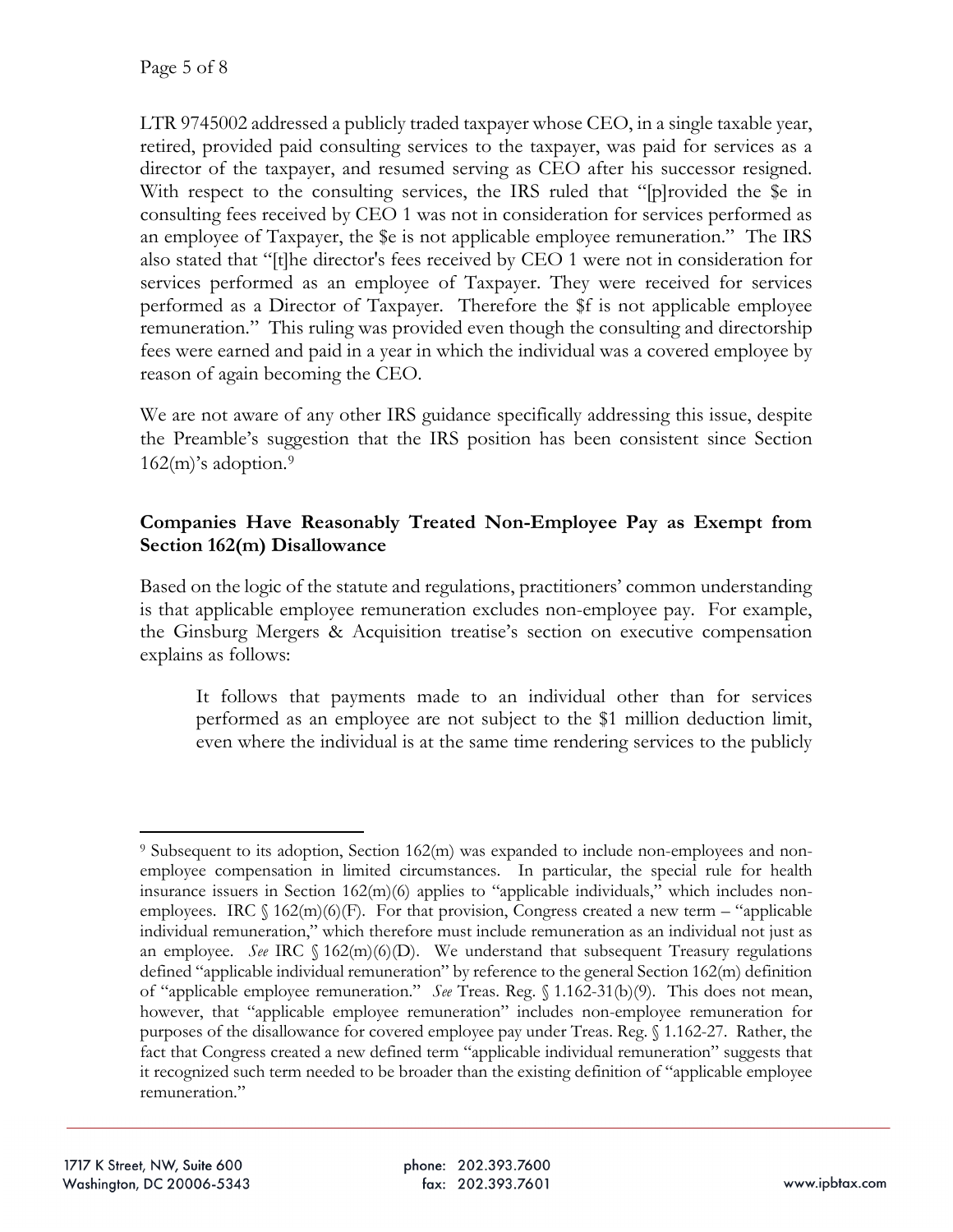held corporation in her capacity as an employee of the corporation making the payment.[10](#page-5-0)

Corporations have reasonably concluded that payment attributable to a period of consulting services before or after status as a covered employee was not subject to the Section 162(m) disallowance. A similar conclusion should apply to a separate independent contractor relationship that is concurrent to a period as a covered employee – although, in practice, such concurrent arrangements are relatively uncommon at large publicly traded corporations and sometimes difficult to establish as truly "separate."[11](#page-5-1)

# **TCJA Changes Do Not Support Any Change to the General Definition of Applicable Employee Remuneration**

The TCJA removed several exceptions to the definition of "applicable employee remuneration." However, the TCJA did not change the general definition of "applicable employee remuneration." In particular, the very structure of the definition remains that it applies to "employee remuneration," i.e. "remuneration for services performed by such employee." Accordingly, there is no basis for changing the general meaning of the term as a result of TCJA and no basis for changing it to include pay for services as something other than an employee.

## **Consulting Arrangements Were Not the Target of Section 162(m) and Do Not Raise Concerns for Potential Abuse**

There are various common situations in which an executive officer of a publicly traded company provides non-employee services. For example:

• A retiring executive officer is asked to provide individual consulting services to the company after retirement to ease the transition of a new officer into that role.

<span id="page-5-0"></span><sup>10</sup> Ginsburg, et al., *Mergers , Acquisitions, and Buyouts: A Transactional Analysis of the Governing Tax, Legal, and Accounting Considerations* (volume current through May 15, 2019), at 15-353.

<span id="page-5-1"></span><sup>11</sup> The most common situation in which an executive could serve in both an employee and nonemployee role is when the executive is an employee officer and simultaneously a member of the corporation's Board of Directors. However, such individuals usually do not receive the directors' fees that non-employee directors receive and instead receive a compensation package based on their employment. Furthermore, often in these situations the executive automatically leaves the Board of Directors if the executive terminates employment, suggesting that the role as a director is tied to the employment role.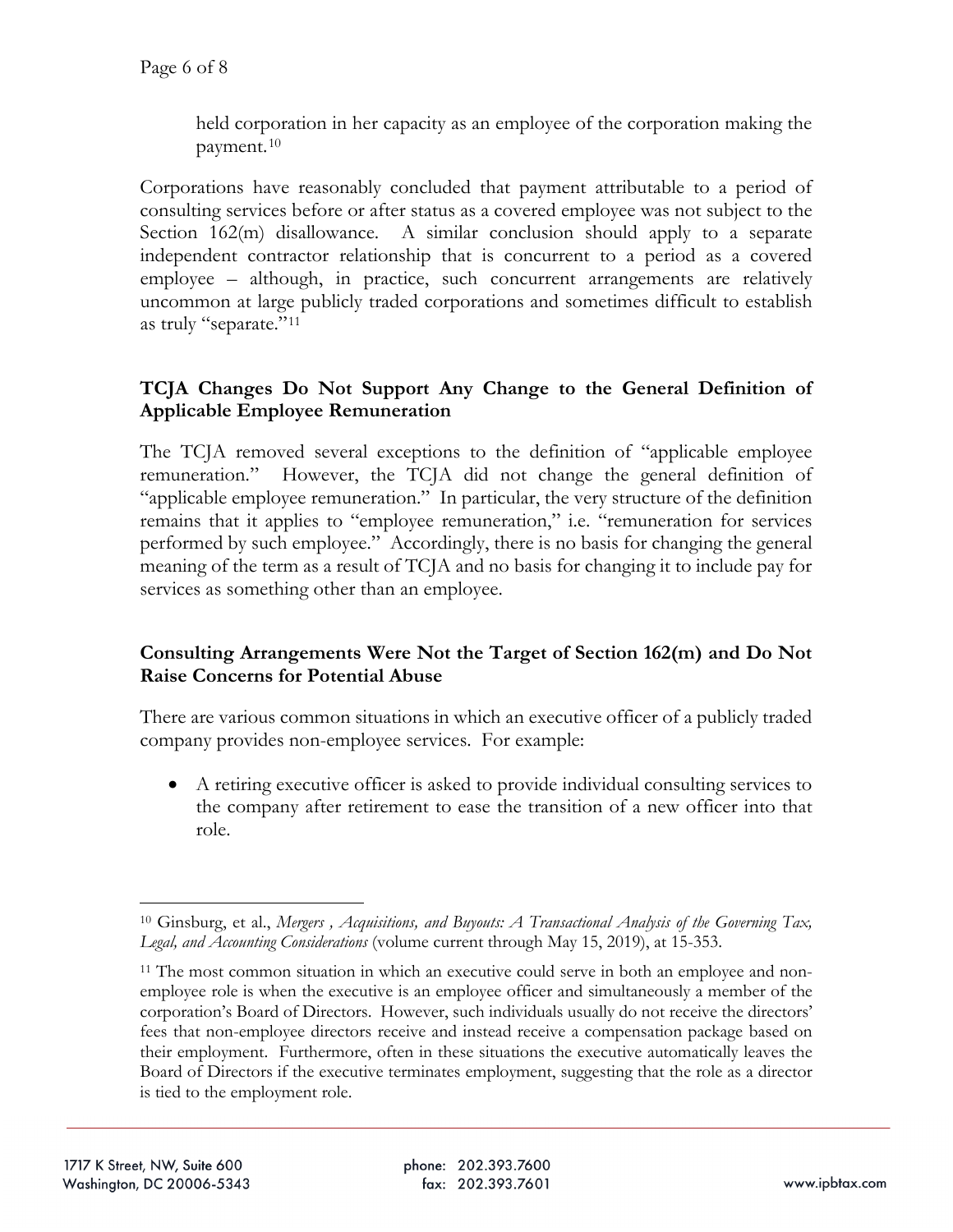- A non-employee outside director is hired by a publicly traded company as an interim CEO or CFO.
- An individual providing consulting or other independent contractor services to the company (either directly or through a corporation or partnership, such as a law firm) is hired by the company as an executive officer on an interim or permanent basis.
- An executive officer retires or otherwise terminates employment from a publicly traded company. The officer later joins a consulting firm, accounting firm, or law firm that provides services to the publicly traded company and either directly or indirectly supports these services.

Prior to the TCJA, Section  $162(m)$  would not have limited the deduction for nonemployee payments in these examples, whether the individual received consulting payments in the same year that they were a covered employee or not. There is no indication that the TCJA intended to change the results in these scenarios. Congress's focus with Section 162(m) was, and remains, excessive executive *employee* pay and not pay to independent contractors or consultants.

To be clear, we are not aware of any basis for the IRS to conclude that Section 162(m) could disallow payments by a publicly traded corporation to another unrelated corporation or partnership of which a covered employee might be a principal or employee. Such payments are not remuneration for services by the covered employee – to the extent that they are payments for services, they are for services performed by the unrelated corporation or partnership.[12](#page-6-0) 

In our view, there is no good policy reason under Section 162(m) for distinguishing between independent contractor services provided indirectly through a corporation or partnership and independent contractor services provided by a sole proprietor. In neither case are the services tied to the person's status as an employee or covered employee of the publicly traded corporation. The Section 162(m) rules should instead continue to distinguish between pay as an employee versus pay as a non-employee.

We understand that the IRS is concerned about potential abuse by taxpayers seeking to circumvent the disallowance under Section 162(m).[13](#page-6-1) Consulting and independent

<span id="page-6-0"></span><sup>12</sup> Even if the IRS were proposing that Section 162(m) disallows some portion of payments that ultimately result in remuneration to a covered employee, such a rule would not be administrable. In many cases – for example, a former CFO who has become a principal at an accounting firm, or former General Counsel who has become a partner at a law firm – the corporation will be in no position to know what portion, if any, of their payment to the accounting or law firm results in remuneration to the individual.

<span id="page-6-1"></span><sup>13</sup> See Preamble, at n. 10 and accompanying text.